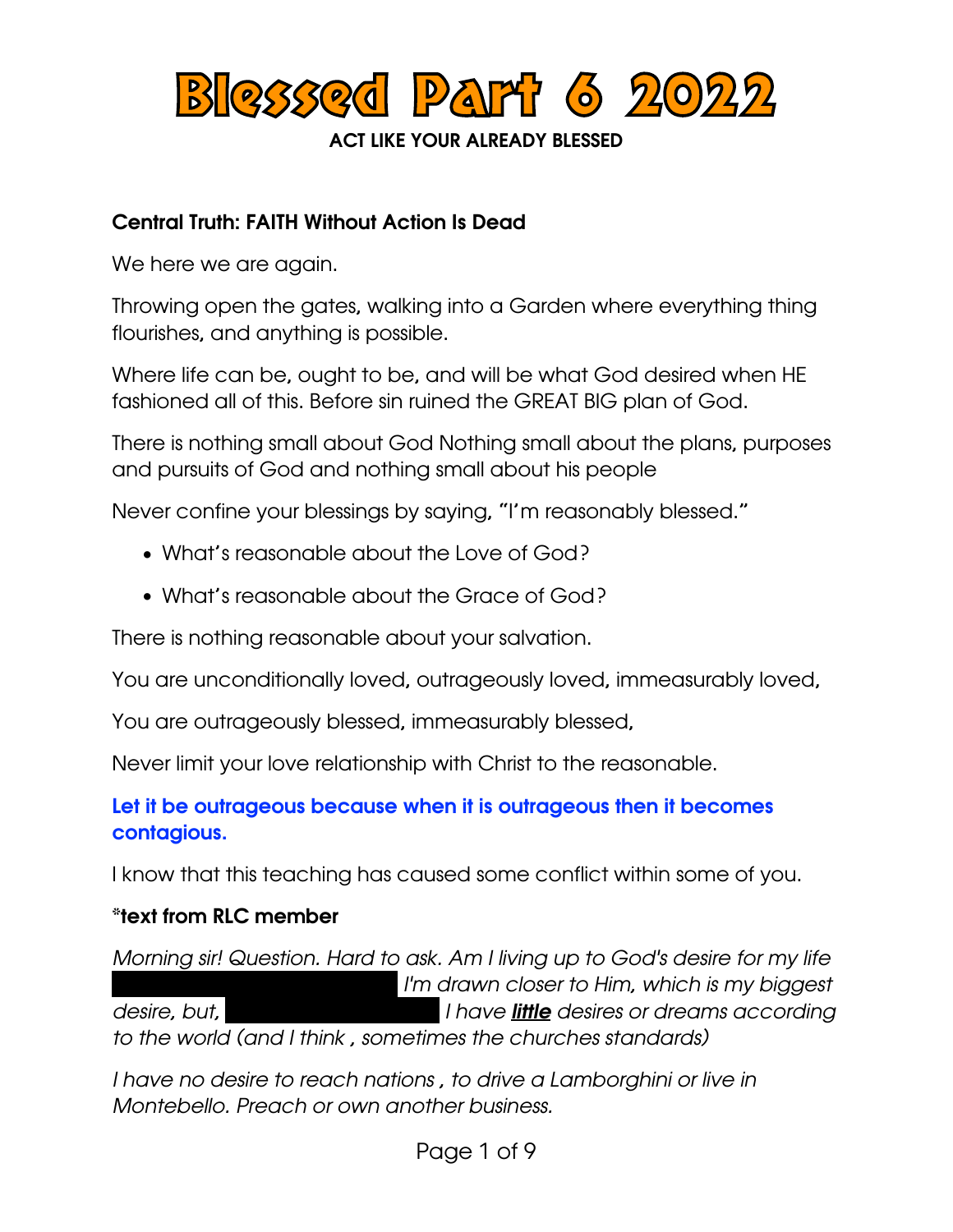*Am I on target for me? Or am I broken?*

*My joy comes from His Presence and walking in that Joy and Wisdom through my day! And I feel blessed beyond measure, way past where I began!*

*Thanks for listening. I'm in tears as I write. I do not want to let Abba down!*

*I'm going to hit send while I can, and hope the spelling is correct!* 

# Conflict: I rejoice to be made aware that my sermons cause conflict within you. They better, because if they don't then I am not doing a good job.

Without conflict there can be no change. All change involves conflict.

The conflict can be destructive or constructive - it all depends on your response

If you pull back from the conflict to a place of comfort, back to the influence of the familiar then God finds no pleasure within you. (Heb 10:38-39 (NASB) [38] BUT MY RIGHTEOUS ONE SHALL LIVE BY FAITH; AND IF HE SHRINKS BACK, MY SOUL HAS NO PLEASURE IN HIM. [39] But we are not of those who shrink back to destruction, but of those who have FAITH to the preserving of the soul.)

But if at that place where we encounter the conflict we are positioned to embrace the change

The answer to the questions "Am I on target or am I broken" are both yes.

All of us have been broken and HE puts us back together. He is our high tower, our place of safety - but HE is also our sender (sent ones). He infuses us and then sends us as diffusers.

When we spend times in HIS presence HE will impart to us a dream so vast, so grand, so large that we won't be able to do it in our lifetimes.

It'll take the next generation building on our foundation to bring it to fruition.

Not about fame, fortune. It'll always be about making the world a better place.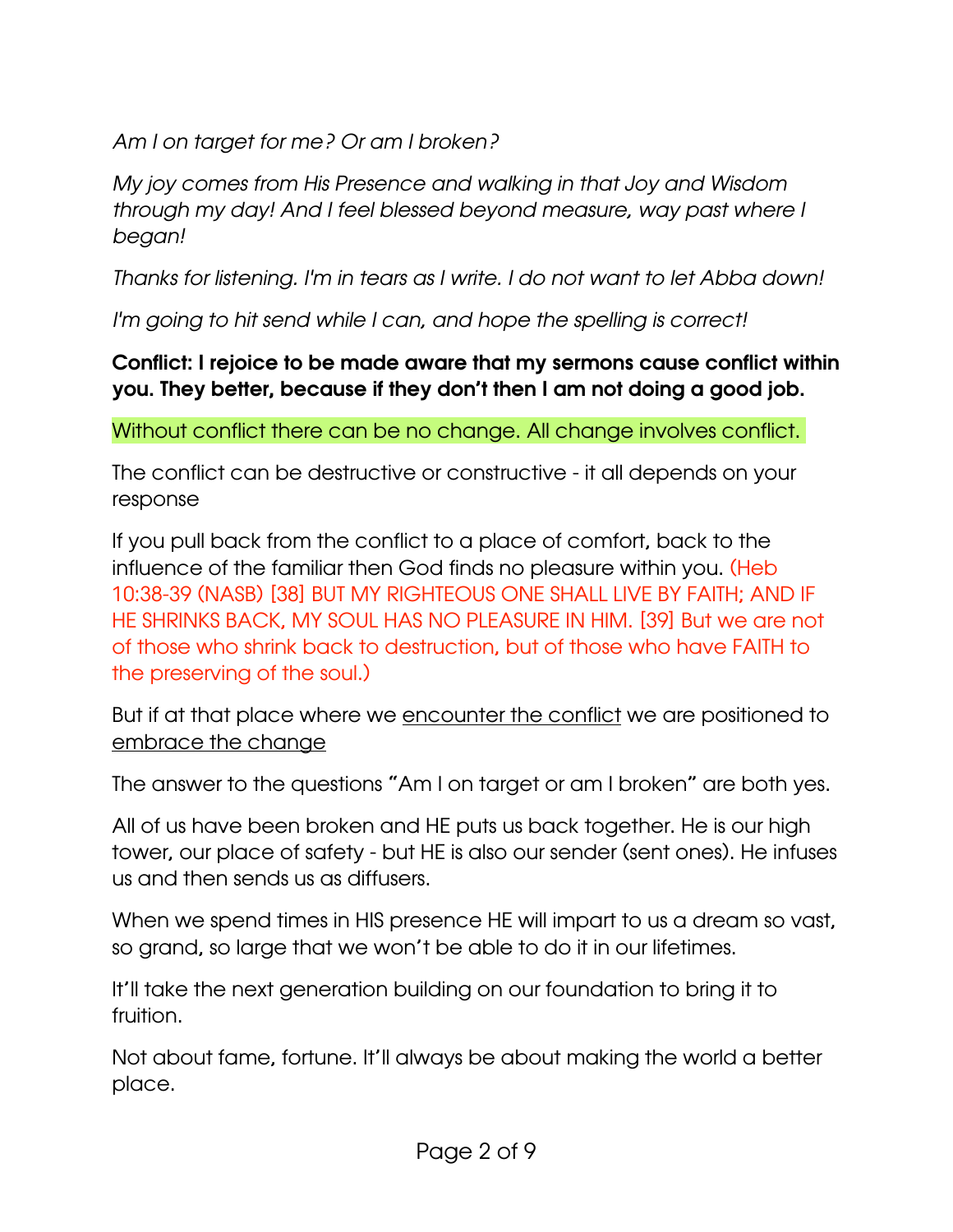Expect great things from God and attempt great things for God.

## Central Truth: FAITH Without Action Is Dead

### To Activate the Blessing ACT as if you were already blessed.

James 2:14 (AMPC) 14 What is the use (profit), my brethren, for anyone to profess to have FAITH if he has no [good] works [to show for it]? Can [such] FAITH save [his soul]?

One of the greatest mistakes many believers make is to confess their FAITH in the Word of God and at the same time contradict their confession by wrong [no action] actions.

We say that we are trusting God to provide for our financial needs, but at the same time we are worrying about how we're going to pay our bills. There is no corresponding action there.

One minute we confess that the Word of God is true, and the very next moment we abandon everything we say by wrong actions.

Our actions have to correspond with our believing if we are to receive from God.

### James 2:14-22 (AMPC)

14 What is the use (profit), my brethren, for anyone to profess to have FAITH if he has no **[good] works** [to show for it]? Can [such] FAITH save [his soul]?

\*Created unto Good Works [Eph 2:10](verseid:49.2.10) For we are His workmanship, created in Christ Jesus for good works, which God prepared beforehand so that we would walk in them. / [Mat 5:16](verseid:40.5.16) "Let your light shine before men in such a way that they may see your good works, and glorify your Father who is in heaven.

15 If a brother or sister is poorly clad and lacks food for each day,

16 And one of you says to him, Good-bye! Keep [yourself] warm and well fed, without giving him the necessities for the body, what good does that do?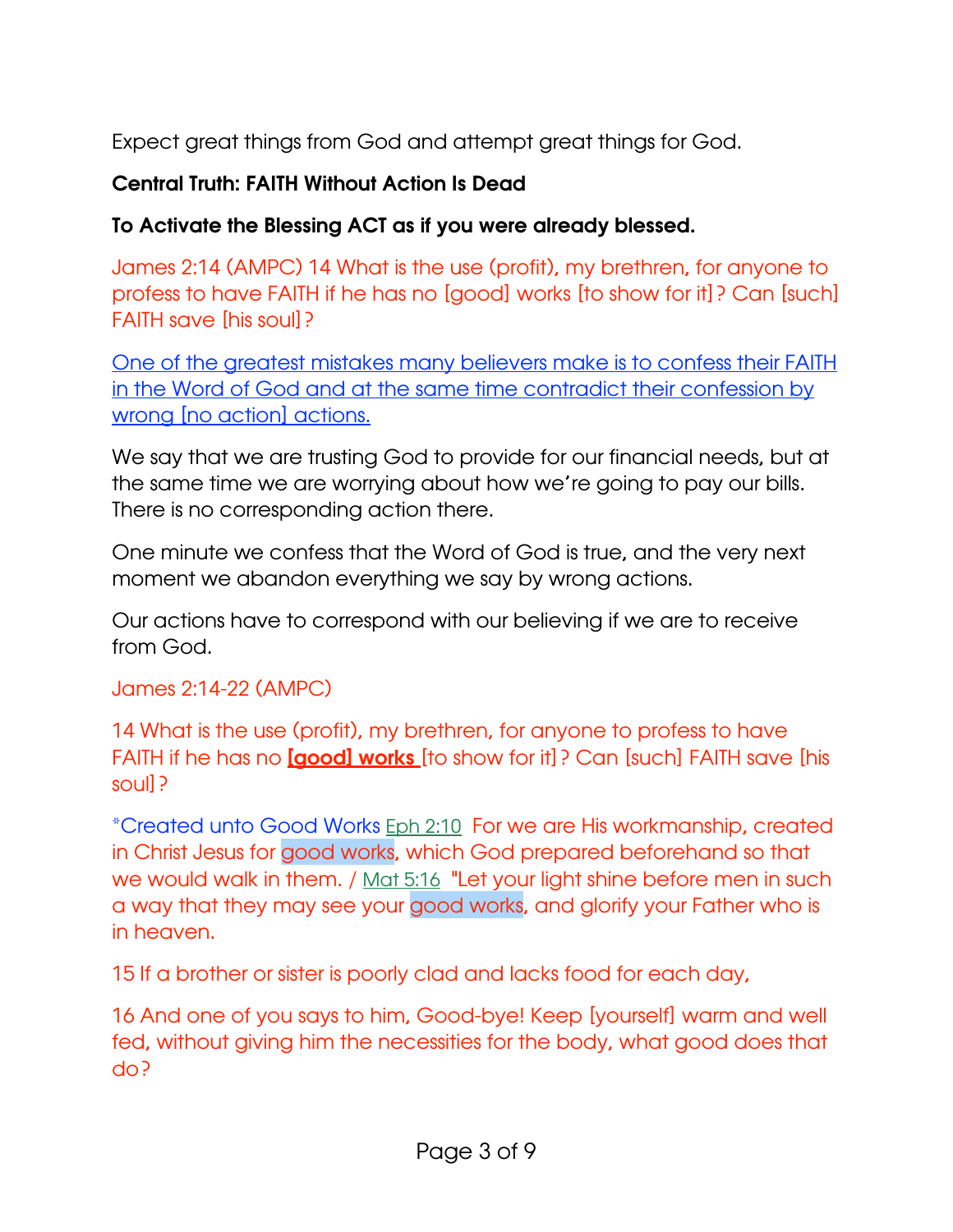\*In order to meet the need we MUST be Blessed - and from what James is writing its apparent that it is expected that the believer will be so blessed as to be able to meet the need every time.

17 So also FAITH, if it does not have **works (deeds and actions of** obedience to back it up), by itself is destitute of power (inoperative, dead).

18 But someone will say [to you then], You [say you] have FAITH, and I have [good] works. Now you show me your [alleged] FAITH apart from any [good] works [if you can], and I by [good] works [of obedience] will show you my FAITH.

Do you see what is happening here? James was addressing Christians who had lost something special.

They had sunk down to a level where their FAITH was lip service and church attendance but little else.

James hits them hard!

James was no light weight. He was the brother of Jesus (half), as such he had known Jesus his whole life.

He was the pastor of the first church of Jerusalem.

His voice carried authority.

19 You believe that God is one; you do well. So do the demons believe and shudder [in terror and horror such as make a man's hair stand on end and contract the surface of his skin]!

FAITH that never morphs into action, never alters character or conduct is not only worthless its the same "FAITH" that the devil has.

The devil believes, but what he believes doesn't change his behavior.

### The behavior of the devil is not aligned with what he knows about God.

- He knows that God is love, but he doesn't love
- He knows that God is good, but he isn't good
- He knows that God is merciful, but he isn't merciful.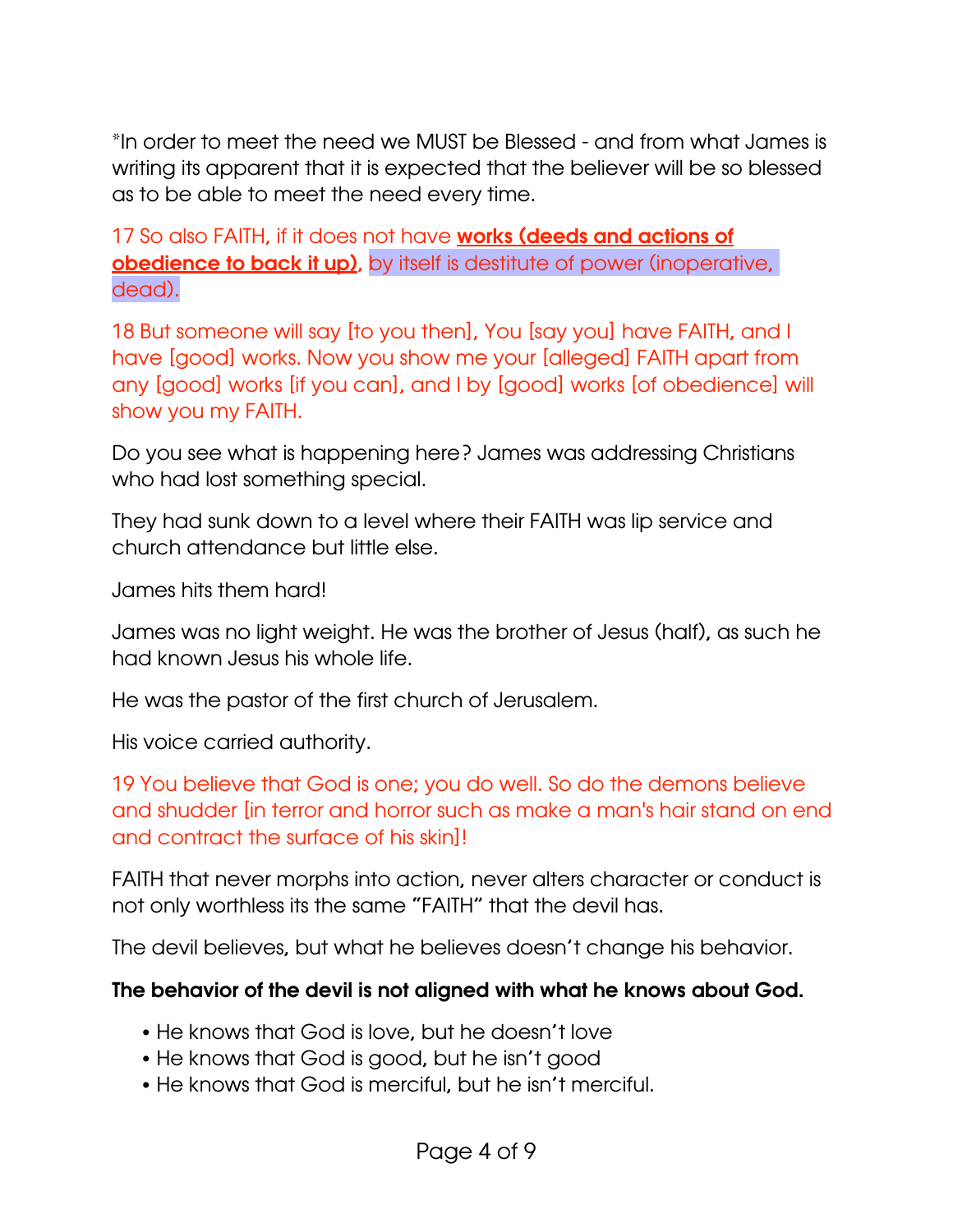• He knows that God is quick to forgive, but he never forgives.

Jas 4:17 (NASB) Therefore, to one who knows the right thing to do and does not do it, to him it is sin.

Jas 4:17 (TPT) So if you know of an opportunity to do the right thing today, yet you refrain from doing it, you're guilty of sin.

If we say we believe, but it doesn't change our conduct - we are kinda, similar to the devil. BAM!

That's brutal!

Sometimes we need brutal honesty.

20 Are you willing to be shown [proof], you foolish (unproductive, spiritually deficient) fellow, that FAITH apart from [good] works is inactive and ineffective and worthless?

- FAITH without works cannot be called FAITH
- FAITH without works is dead and a dead FAITH is worse than no FAITH at all
- FAITH must work; it must produce; it must be visible / verbal FAITH is not enough / mental FAITH is insufficient
- Verbal FAITH must be there but it must be more; it must inspire your action
- James a half brother of Jesus the pastor of the first church of Jerusalem is not talking about theological FAITH or doctrine of FAITH we're not going to change the world or even our world with hard to understand theology or elaborate doctrine; we must have practical FAITH that works in any environment and at all times this kind of FAITH is what James would call true FAITH / true FAITH always manifest itself
- FAITH endures trials; trials come and go but a strong FAITH will face them head on and become even stronger
- FAITH understands temptations it will not allow us to cave-in to lust or slide into sin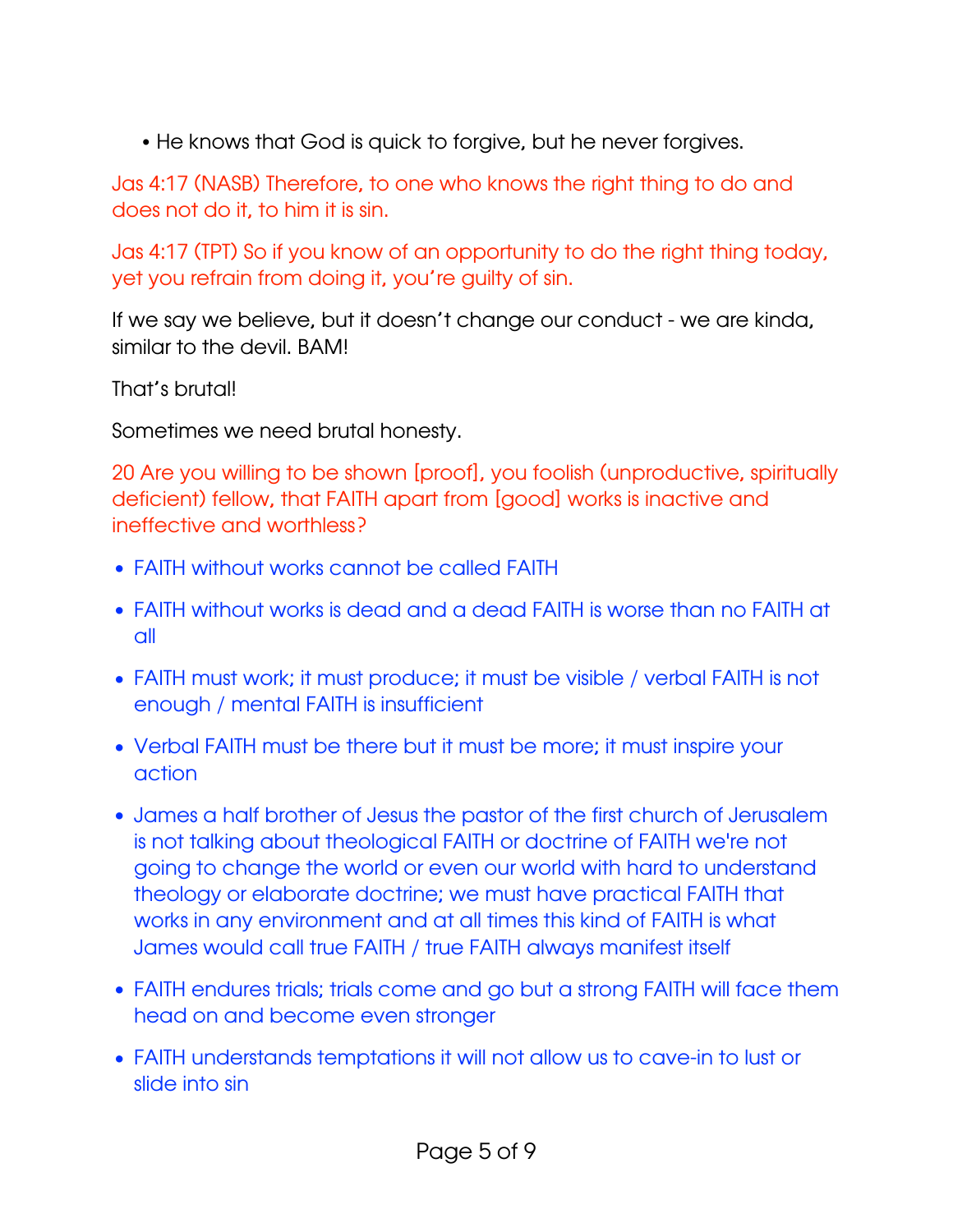- FAITH obeys the Word it will not merely hear and not do
- FAITH produces doers!
- FAITH tolerates no prejudice / FAITH and favoritism cannot coexist
- FAITH displays itself in good works
- FAITH acts wisely it gives us the ability to choose wisdom that is heavenly to do away with wisdom that is earthly
- FAITH produces and FAITH separates and FAITH stands unchanged
- FAITH controls the tongue
- FAITH is more than your words it is more than knowledge it is demonstrated by obedience and it openly and courageously responds to the promises of God
- FAITH changes our behavior
- FAITH wins
- FAITH makes the truth of God our daily reality

#### If we want to experience the blessing, activate the blessing we must act blessed.

But Pastor isn't that just faking it if I don't FEEL blessed?

What do feelings have to do with. We don't act according to our feelings - we act according to our faith.

We mimic those who lived before us.

Jesus patterned HIS life after HIS model the Father

If you have seen ME you have seen the Father

I don't do anything, say anything less I see the Father do it or hear the Father say it

Then Paul says act like me.

1Co 11:1 (NASB) Be imitators of me, just as I also am of Christ.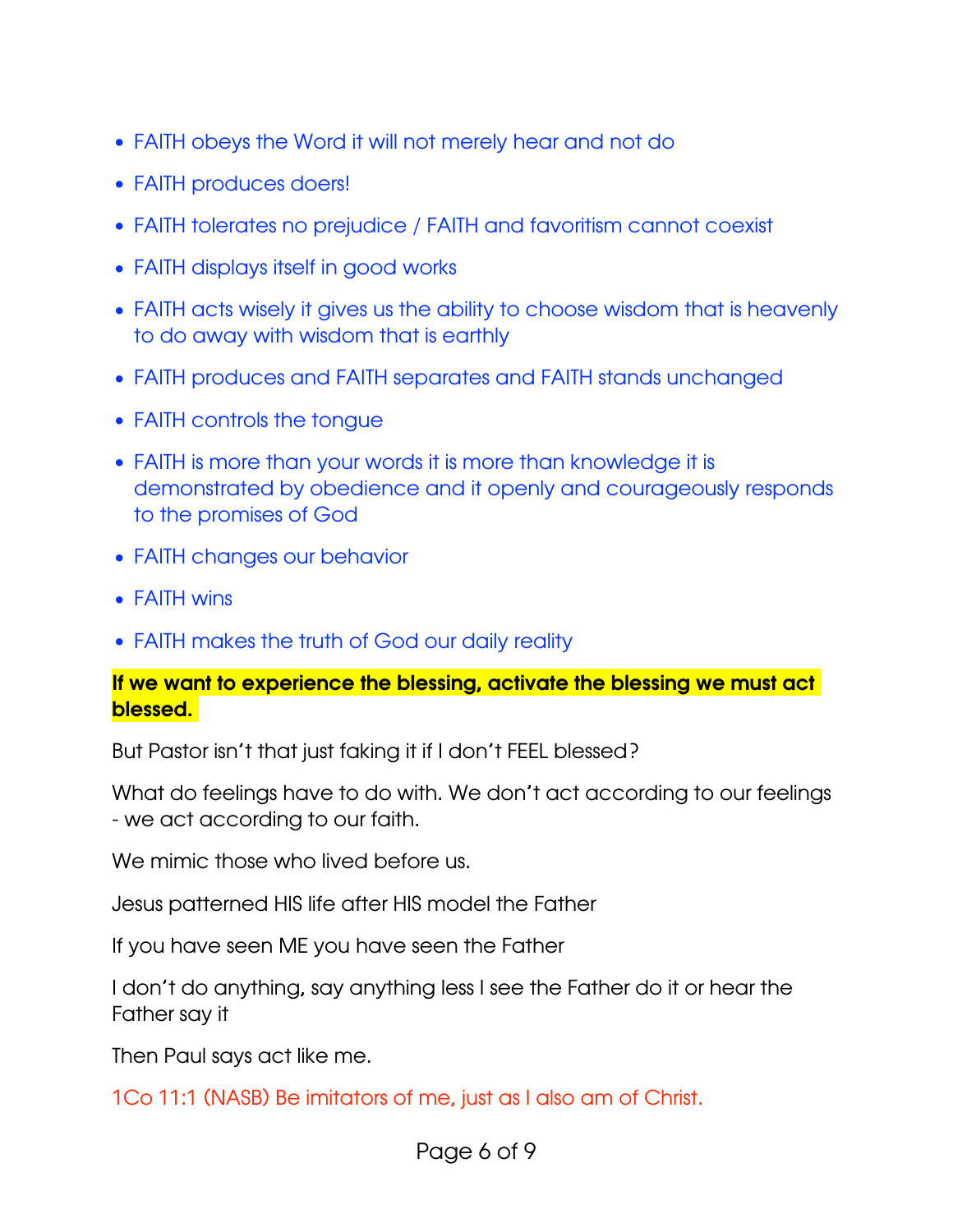Copy my behavior and actions

So I will say it again: If you want to activate the Blessing act Blessed

So how do the Blessed act

### 1. **Blessed people are passionate about the presence of God** - spiritual apathy leads to natural decline.

Blessed people know where their favor comes from. Throughout the scripture we see a correlation between the spiritual fervor of the people and the material blessings they enjoyed.

If you want to be blessed turn up and tune up your praise.

\* Don't feel hungry. God spoke to me very clearly and said, "hunger is not a feeling it is a decision."

- 2. **Blessed people are courageous because they are fearless.** Blessed people are never intimidated. 2Ti 1:7 (NASB) For God has not given us a spirit of timidity, but of power and love and discipline.
	- Lions?
	- Tigers?
	- Bears?

Blessed people know that no weapon formed against them can work, no enemy can succeed and no scheme can stop them.

Actually it is of blessed people that some of our favorite scriptures were written.

Isa 54:17 (NASB) "No weapon that is formed against you will prosper; And every tongue that accuses you in judgment you will condemn. ….

Deu 28:13 (NASB) "The LORD will make you the head and not the tail, and you only will be above, and you will not be underneath, ….

Deu 28:7 (NLT) "The LORD will conquer your enemies when they attack you. They will attack you from one direction, but they will scatter from you in seven!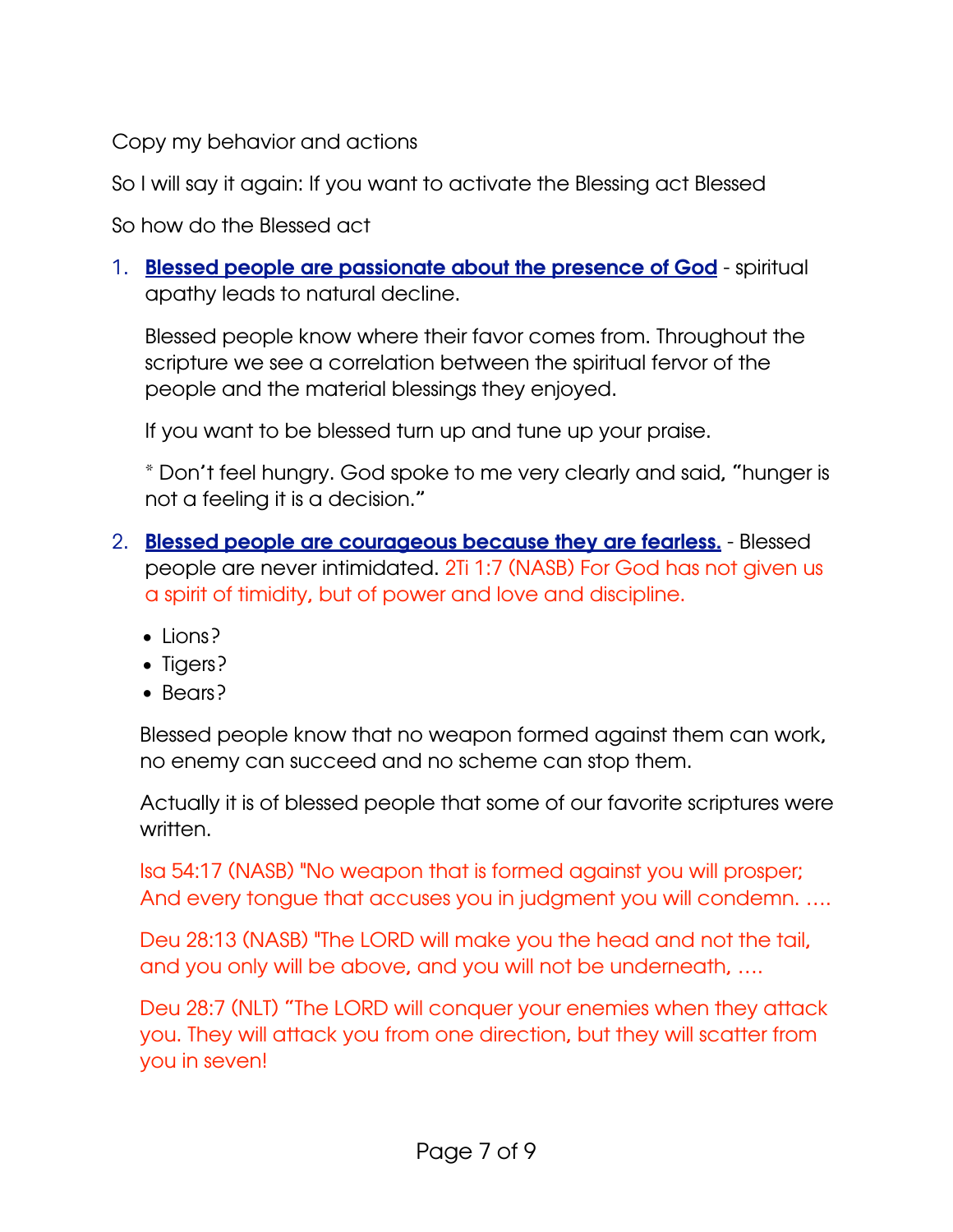All written about and for Blessed people - none of these were written about cursed people.

3. Blessed people are happy people - joy is a state, happiness is a choice.

Blessed people choose to be happy because they know that they are blessed.

The blessing is not dependent upon their circumstances - so even when circumstances

Psa 4:7 (NASB) You have put gladness in my heart,…

Psa 92:4 (NASB) For You, O LORD, have made me glad by what You have done, I will sing for joy at the works of Your hands.

Isa 61:7 (NASB) Instead of your shame you will have a double portion, And instead of humiliation they will shout for joy over their portion. Therefore they will possess a double portion in their land, Everlasting joy will be theirs.

Isa 61:10 (NASB) I will rejoice greatly in the LORD, My soul will exult in my God; For He has clothed me with garments of salvation, He has wrapped me with a robe of righteousness,…

4. **Blessed people are generous people** - showing a readiness to give more of something, as money or time, than is strictly necessary or expected

Blessed people are always outward focused.

### 5. Blessed people are a enterprising, take-charge, energetic, driven, bold, dynamic, motivated, go-ahead people

Psa 1:3 (NASB) He will be like a tree firmly planted by streams of water, Which yields its fruit in its season And its leaf does not wither; And in whatever he does, he prospers.

Deu 28:8 (CEV) The LORD your God is giving you the land, and he will make sure you are successful in everything you do. Your harvests will be so large that your storehouses will be full.